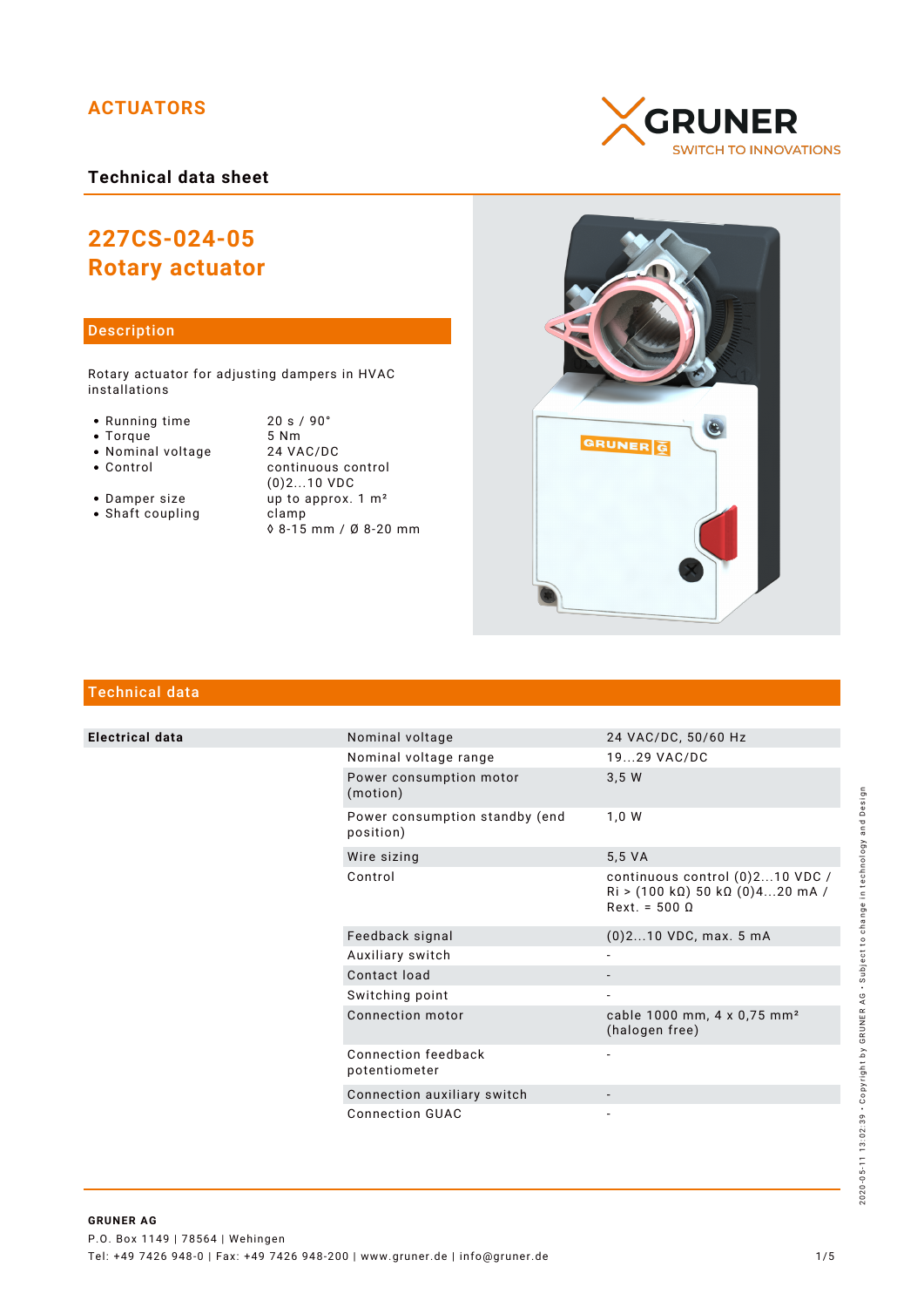

| <b>Technical data</b>      |                                         |                                                                                                             |  |  |
|----------------------------|-----------------------------------------|-------------------------------------------------------------------------------------------------------------|--|--|
|                            |                                         |                                                                                                             |  |  |
| <b>Functional data</b>     | Torque                                  | 5 Nm                                                                                                        |  |  |
|                            | Damper size                             | up to approx. 1 m <sup>2</sup>                                                                              |  |  |
|                            | Synchronised speed                      | ±5%                                                                                                         |  |  |
|                            | Direction of rotation                   | selected by switch                                                                                          |  |  |
|                            | Manual override                         | gearing latch disengaged with<br>pushbutton, self-resetting                                                 |  |  |
|                            | Angle of rotation                       | 0°max. 95° can be limited with<br>adjustable mechanical end stops                                           |  |  |
|                            | Running time                            | 20 s / 90°                                                                                                  |  |  |
|                            | Sound power level                       | $<$ 45 dB(A)                                                                                                |  |  |
|                            | Shaft coupling                          | clamp 0 8-15 mm / Ø 8-20 mm                                                                                 |  |  |
|                            | Position indication                     | mechanical with pointer                                                                                     |  |  |
|                            | Service life                            | $> 100000$ cycles $(0^{\circ}95^{\circ}0^{\circ})$<br>> 1 500 000 partial cycles (max.<br>$\pm 5^{\circ}$ ) |  |  |
|                            |                                         |                                                                                                             |  |  |
| <b>Safety</b>              | Protection class                        | III (safety extra-low voltage)                                                                              |  |  |
|                            | Degree of protection                    | IP 54 (cable downwards)                                                                                     |  |  |
|                            | <b>EMC</b>                              | CE (2014/30/EU)                                                                                             |  |  |
|                            | LVD                                     | CE (2014/35/EU)                                                                                             |  |  |
|                            | <b>RoHS</b>                             | CE (2011/65/EU - 2015/863/EU -<br>2017/2102/EU)                                                             |  |  |
|                            | Mode of operation                       | Typ 1 (EN 60730-1)                                                                                          |  |  |
|                            | Rated impulse voltage                   | 0,8 kV (EN 60730-1)                                                                                         |  |  |
|                            | Control pollution degree                | 3 (EN 60730-1)                                                                                              |  |  |
|                            | Ambient temperature normal<br>operation | $-30^{\circ}$ C +50 $^{\circ}$ C                                                                            |  |  |
|                            | Storage temperature                     | $-30^{\circ}$ C +80 $^{\circ}$ C                                                                            |  |  |
|                            | Ambient humidity                        | 595% r.H., non condensing (EN<br>$60730-1)$                                                                 |  |  |
|                            | Maintenance                             | maintenance free                                                                                            |  |  |
| <b>Dimensions / Weight</b> | Dimensions                              | 117 x 67 x 66 mm                                                                                            |  |  |
|                            | Weight                                  | 350q                                                                                                        |  |  |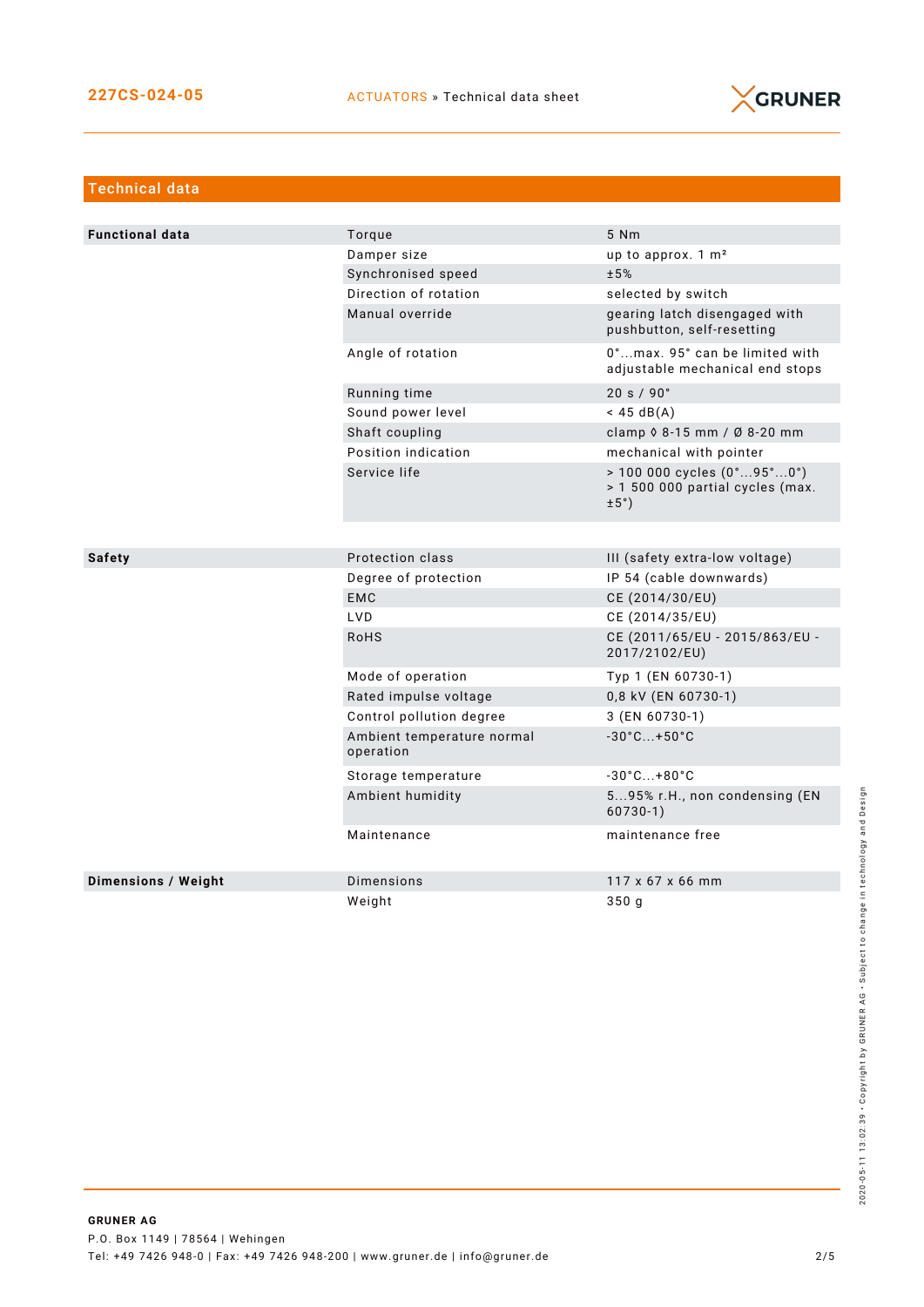

#### Functionality / Properties

#### **Operating mode**

Connect power supply to wire 1+2 and a reference signal Y to wire 3 in range of (0)2...10 VDC, actuator drives to its specified position. The actual damper position (0...100%) is a feedback signal U on wire 4 for example to share with other actuators. The actuator is overload-proof, requires no limit switches and automatically stops, when the end stop is reached.

#### **Direct mounting**

Simple direct mounting on the damper shaft with a clamp, protection against rotating with enclosed anti-rotation lock or rather at intended attachment points.

#### **Manual override**

Manual override with selfresetting pushbutton possible (the gear is disengaged as long as the button is pressed).

#### **Mode switch**

Mode switch with five positions at the housing:

2-10 R: rotary direction right 2-10 VDC 0-10 R: rotary direction right 0-10

VDC Adp: adaption

0-10 L: rotary direction left 0-10 VDC 2-10 R: rotary direction left 2-10

VDC

#### **Adaption drive**

- Actuator power off
- Setting the mechanical end stops
- Actuator power on
- Adaption enable
- Actuator drive to position 0
- Actuator drive to position 1
- Adaption disable, if desired angular range reached or rather if actuator reached endstop
- "Y" refers to the measured angular range

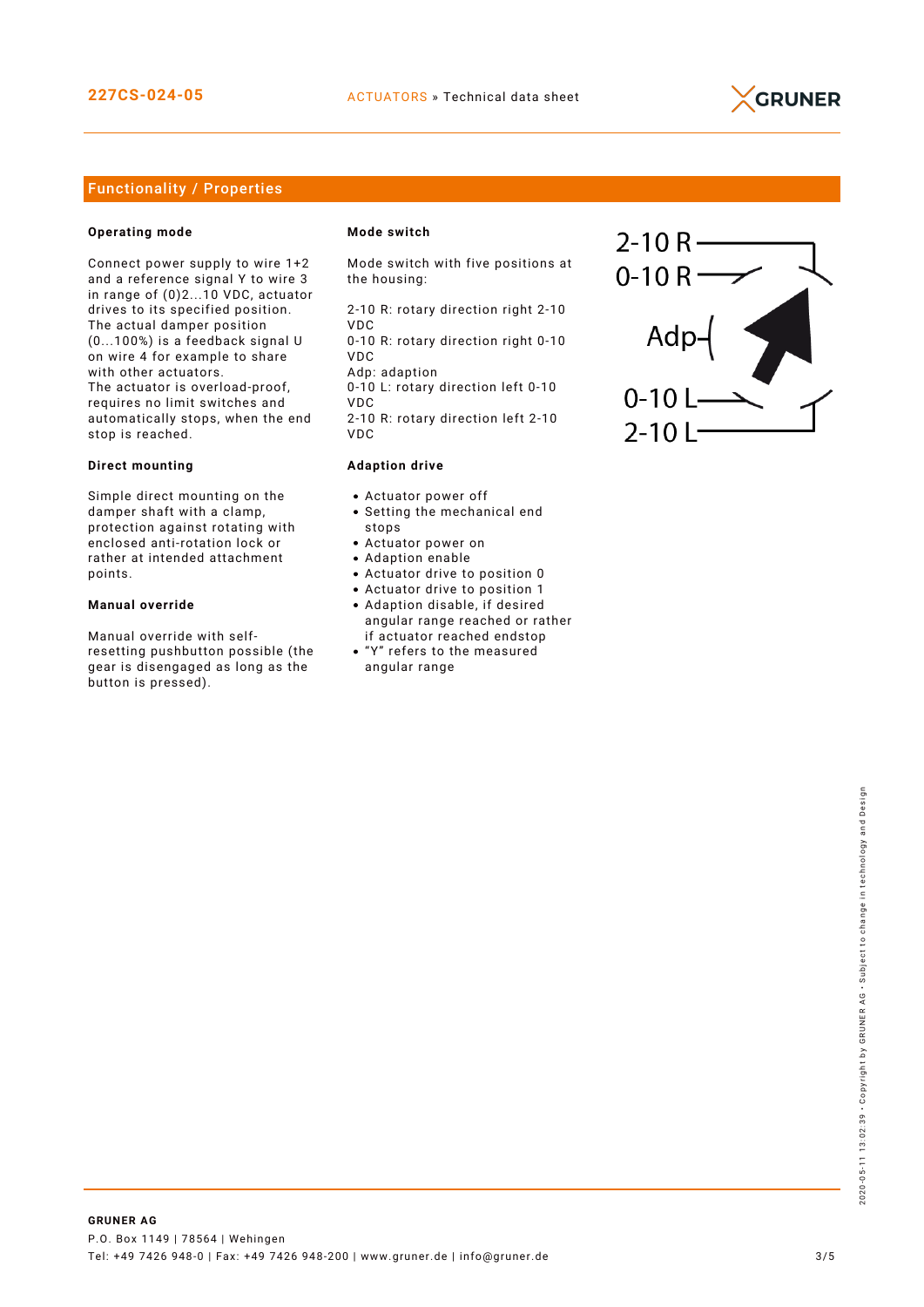

### Connector / Security Note



#### **Safety remarks**

- Connect via safety isolation transformer!
- The device is not allowed to be used outside the specified field of application, especially in airplanes.
- It may only be installed by suitably trained personnel. Any legal regulations or regulations issued by authorities must be observed during assembly.
- The device may only be opened at the manufacturer´s site.
- The device is not allowed to be disposed of as household refuse. All locally valid regulations and requirements must be observed.
- When calculating the required torque, the specifications supplied by the damper manufacturer´s (crosssection, design, installation site), and the air flow conditions must be observed.